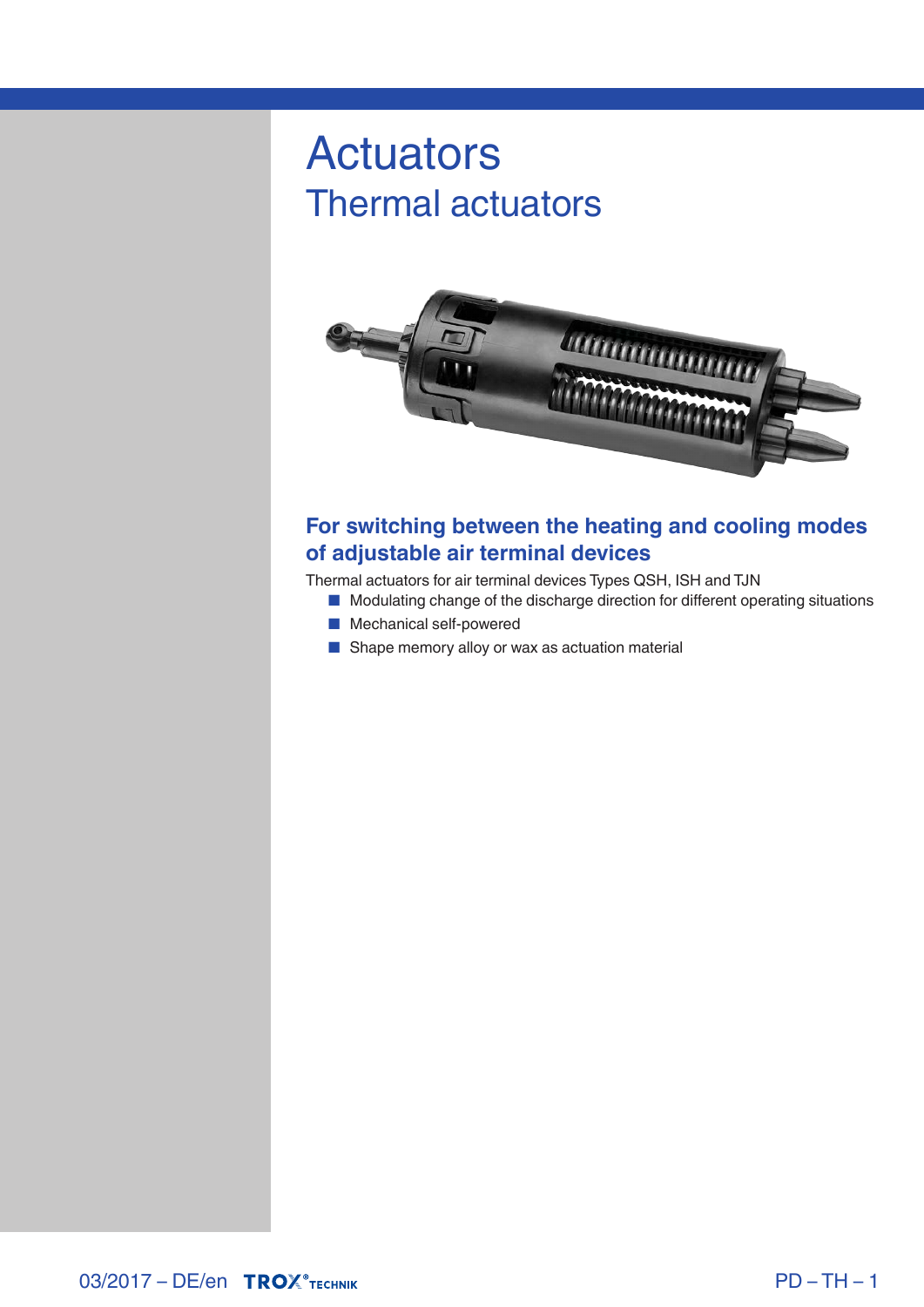# Actuators General information **Thermal actuators**

| v.<br>۰. |
|----------|
|----------|

| <b>Type</b>       |                     | Page     |
|-------------------|---------------------|----------|
| Thermal actuators | General information | $TH-2$   |
|                   | <b>Function</b>     | $TH - 3$ |
|                   | Technical data      | $TH - 4$ |
|                   | Variants            | $TH - 5$ |
|                   |                     |          |

#### **Application**

#### **Application** – Actuators for self-powered variable adjustment

– Modulating operation of adjustable air terminal

devices

– Adjustment of the air discharge direction

 $PD - TH - 2$ **TROX**<sup>®</sup>TECHNIK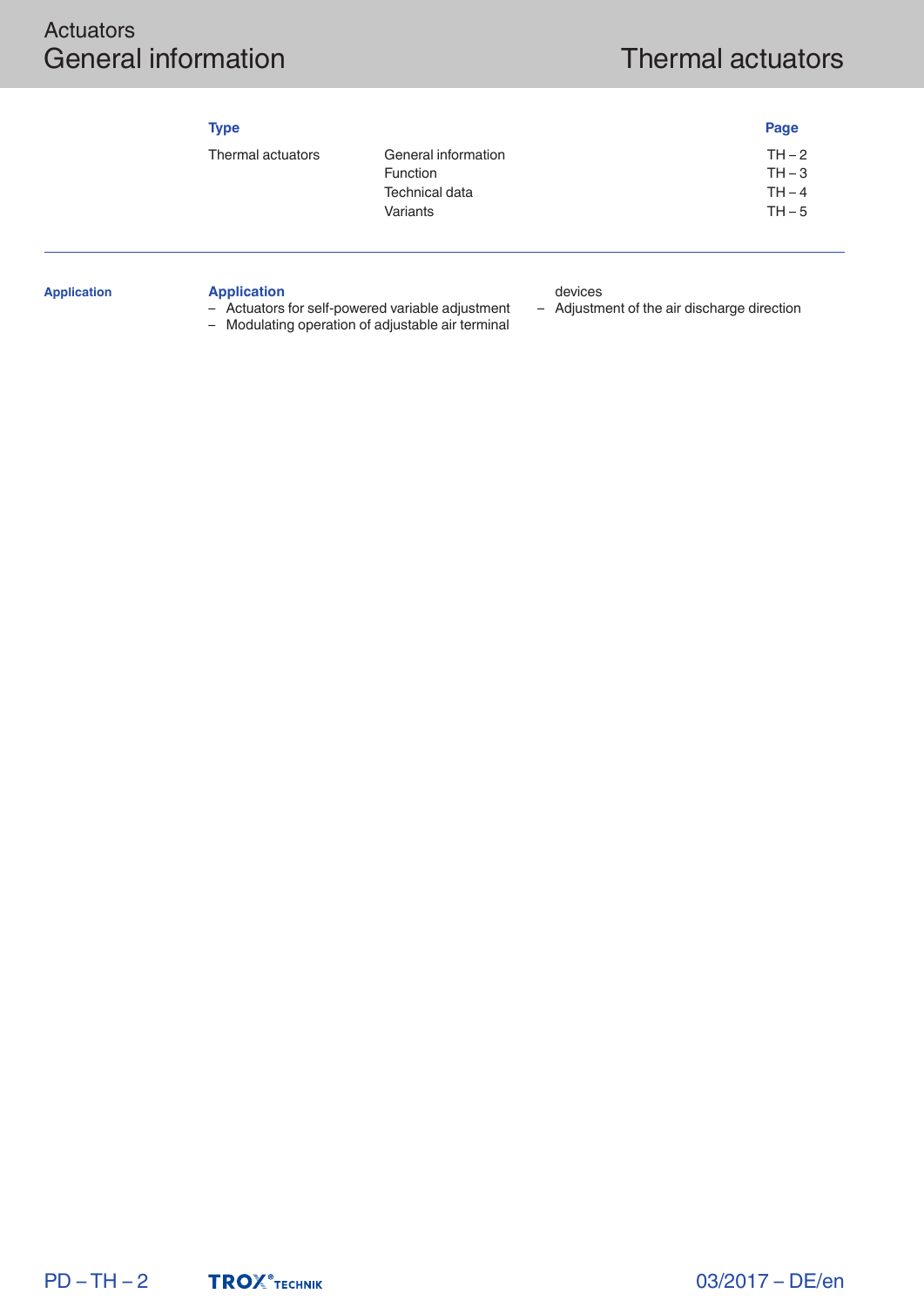#### **Functional description**

The actuator is self-powered and moves the blades or other air control elements of an air terminal device to any position between the HEATING and COOLING positions.

Thermal actuators are fitted inside air terminal devices and in the supply air flow. As the supply air temperature rises, the shape of the wax or shape memory alloy changes.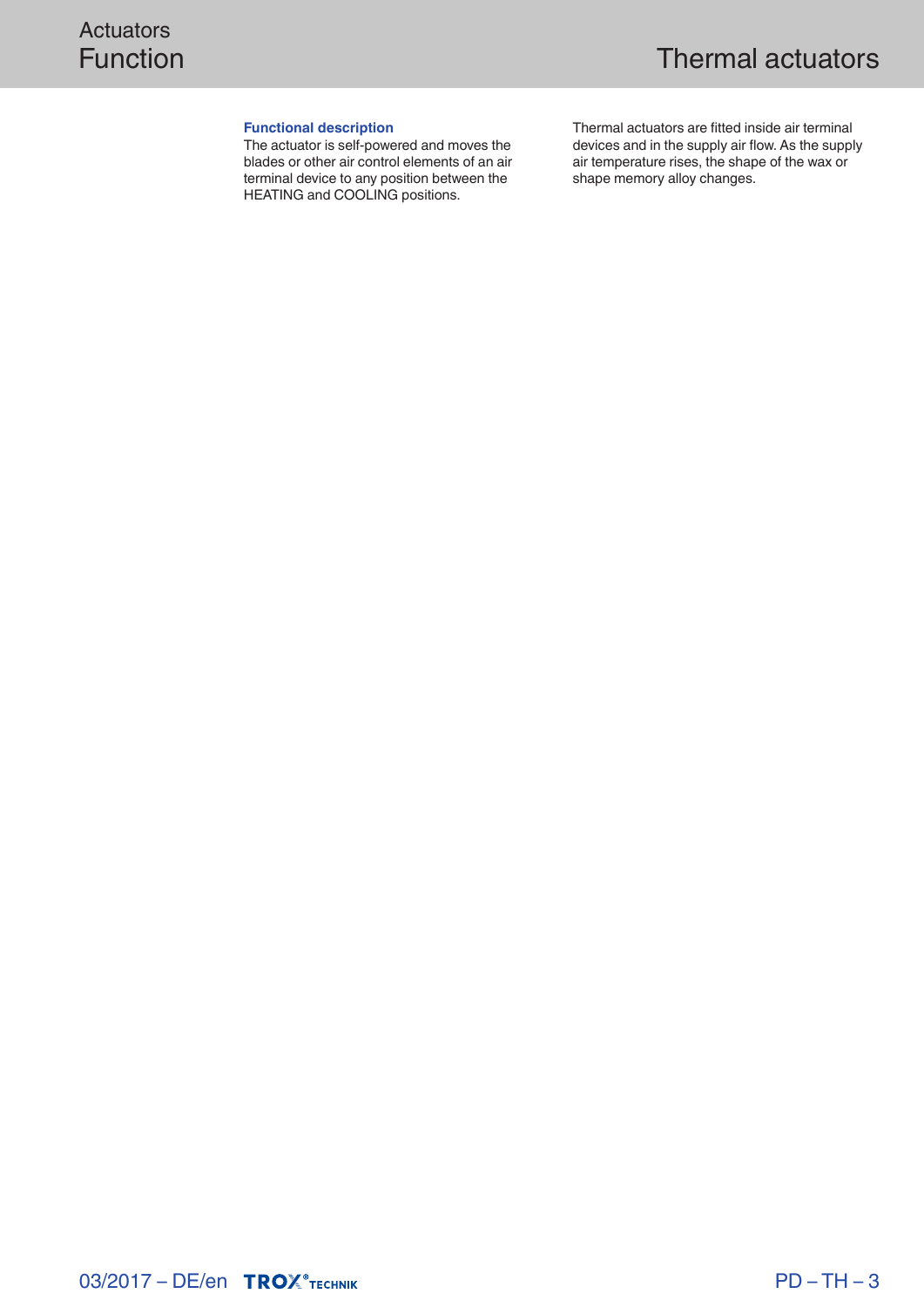#### **Thermischer Stellantrieb T**

| Arbeitsbereich  | $\sim$<br>. –<br>15 –<br>ັ |
|-----------------|----------------------------|
| <b>Stellweg</b> | mm                         |

#### **Thermischer Stellantrieb T1**

| Arbeitsbereich  | $18 - 32 °C$ |
|-----------------|--------------|
| <b>Stellweg</b> | $10$ mm      |
| <b>Gewicht</b>  | $0,15$ kg    |